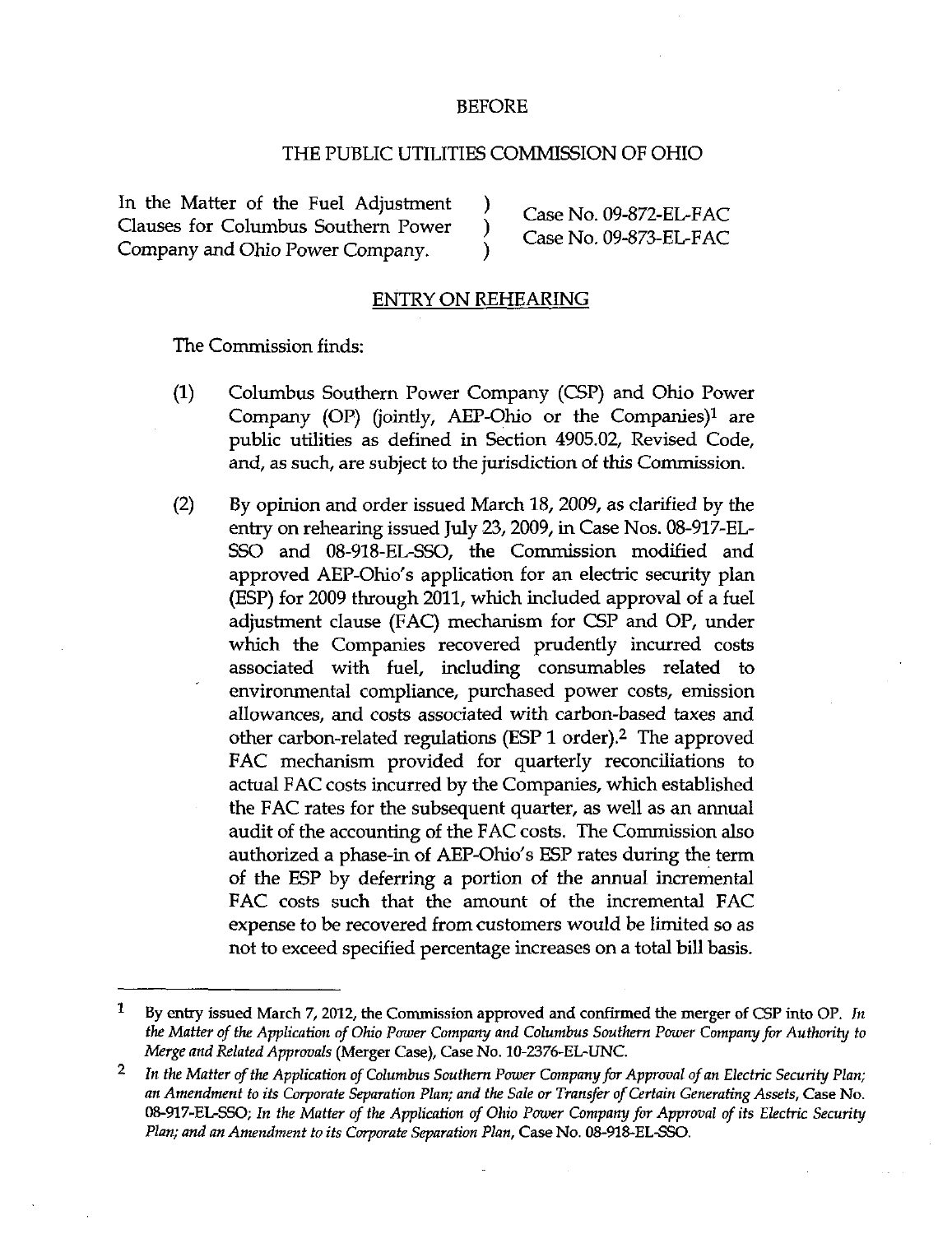- (3) On May 14,2010, Energy Ventures Analysis, Inc. (EVA) filed, in the present cases, a management/performance  $(m/p)$  and financial audit report in response to its annual audit of AEP-Ohio's FAC mechanism for 2009 (audit report).
- (4) On January 27, 2011, in Case No. 11-346-EL-SSO, et al, AEP-Ohio filed an application for approval of a second ESP to begin on January 1, 2012 (ESP 2 cases). $3$
- (5) On September 7, 2011, a stipulation and recommendation (ESP 2 stipulation) was filed by AEP-Ohio, Staff, and other parties to resolve the issues raised in the ESP 2 cases and several other cases pending before the Commission (consolidated cases). $4$  The ESP 2 stipulation provided, inter alia, that the current FAC mechanism was to continue through May 31,2015.
- (6) On December 14, 2011, the Commission issued an opinion and order in the consolidated cases, modifying and adopting the ESP 2 stipulation (ESP 2 order).
- $(7)$  On January 23, 2012, the Commission issued its opinion and order in the present proceedings regarding the annual audit of AEP-Ohio's FAC mechanism for 2009 (FAC order). With respect to the financial audit recommendations contained in the audit report, the Commission adopted financial audit recommendations 1 through 5, as well as 6a through 6i, with the exclusion of 6b. The Commission also adopted m/p audit recommendations 2 through 6, as contained in the audit report.

<sup>3</sup> In the Matter of the Application of Columbus Southern Power Company and Ohio Power Company for Authority to Establish a Standard Service Offer Pursuant to Section 4928.143, Revised Code, in the Form of an Electric Security Plan, Case Nos. 11-346-EL-SSO and 11-348-EL-SSO; In the Matter of the Application of Columbus Southern Power Company and Ohio Power Company for Approval of Certain Accounting Authority, Case Nos. 11-349-EL-AAM and 11-350-EL-AAM.

<sup>4</sup> Merger Case, Case No. 10-2376-EL-UNC; In the Matter of the Application of Columbus Southern Power Company to Amend its Emergency Curtailment Service Riders, Case No. 10-343-EL-ATA; In the Matter of the Application of Ohio Power Company to Amend its Emergency Curtailment Service Riders, Case No. 10-344-EL-ATA; In the Matter of the Commission Review of the Capacity Charges of Ohio Power Company and Columbus Southern Power Company, Case No. 10-2929-EL-UNC; In the Matter of the Application of Columbus Southern Power Company for Approval of a Mechanism to Recover Deferred Fuel Costs Pursuant to Section 4928.144, Revised Code, Case No. 11-4920-EL-RDR; In the Matter of the Application of Ohio Power Company for Approval of a Mechanism to Recover Deferred Fuel Costs Pursuant to Section 4928.144, Revised Code, Case No. 11-4921- EL-RDR.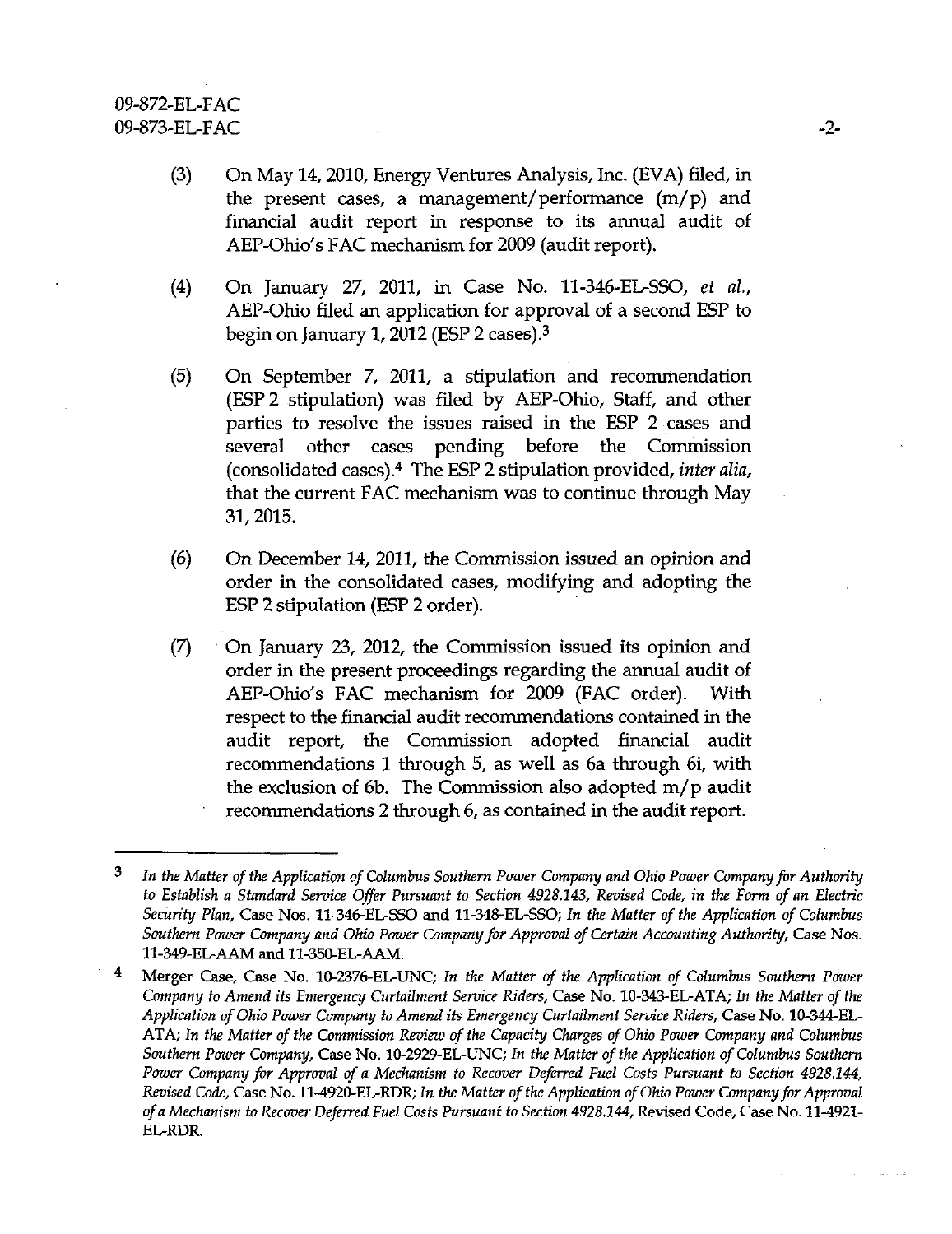In m/p audit recommendation 1, EVA recommended that the Commission consider whether any proceeds from a settlement agreement that American Electric Power Service Corporation (AEPSC) had executed with a coal supplier in 2007 (settlement agreement) should be credited against OP's FAC under-recovery for 2009. The settlement agreement was effectively a buy-out of the contract with the coal supplier after 2008. Pursuant to the terms of the settlement agreement, OP received a lump sum payment (made in three equal payments) and coal reserve in West Virginia. In the FAC order, the Commission determined that all of the realized value from the settlement agreement should be credited against OP's FAC under-recovery for 2009. The Commission specified that the portion of the \$30 million lump sum payment not already credited to the ratepayers of OP, as well as the \$41 million value of the West Virginia coal reserve booked when the settlement agreement was executed, should be credited against the FAC under-recovery. Additionally, because the present value of the West Virginia coal reserve is unknown and the permitting process is expected to enhance its value, the Commission indicated that a request for proposal (RFP) would be issued by subsequent entiy to hire an auditor to examine the value of the West Virginia coal reserve. The Commission noted that the auditor would be expected to make a recommendation as to whether the increased value of the West Virginia coal reserve, if any, above the \$41 million already required to be credited against OP's FAC under-recovery should accrue to ratepayers.

Finally, the Commission determined that the delivery shortfall agreement and the contract support agreement would not be further examined as part of the current audit. The Commission noted, however, that these agreements may be examined in a future audit, given that their impact on AEP-Ohio's fuel costs, if any, appeared to occur in time periods outside of the current audit.

(8) Section 4903.10, Revised Code, states that any party who has entered an appearance in a Commission proceeding may apply for a rehearing with respect to any matters determined therein by filing an application within 30 days after the entry of the order upon the Commission's journal.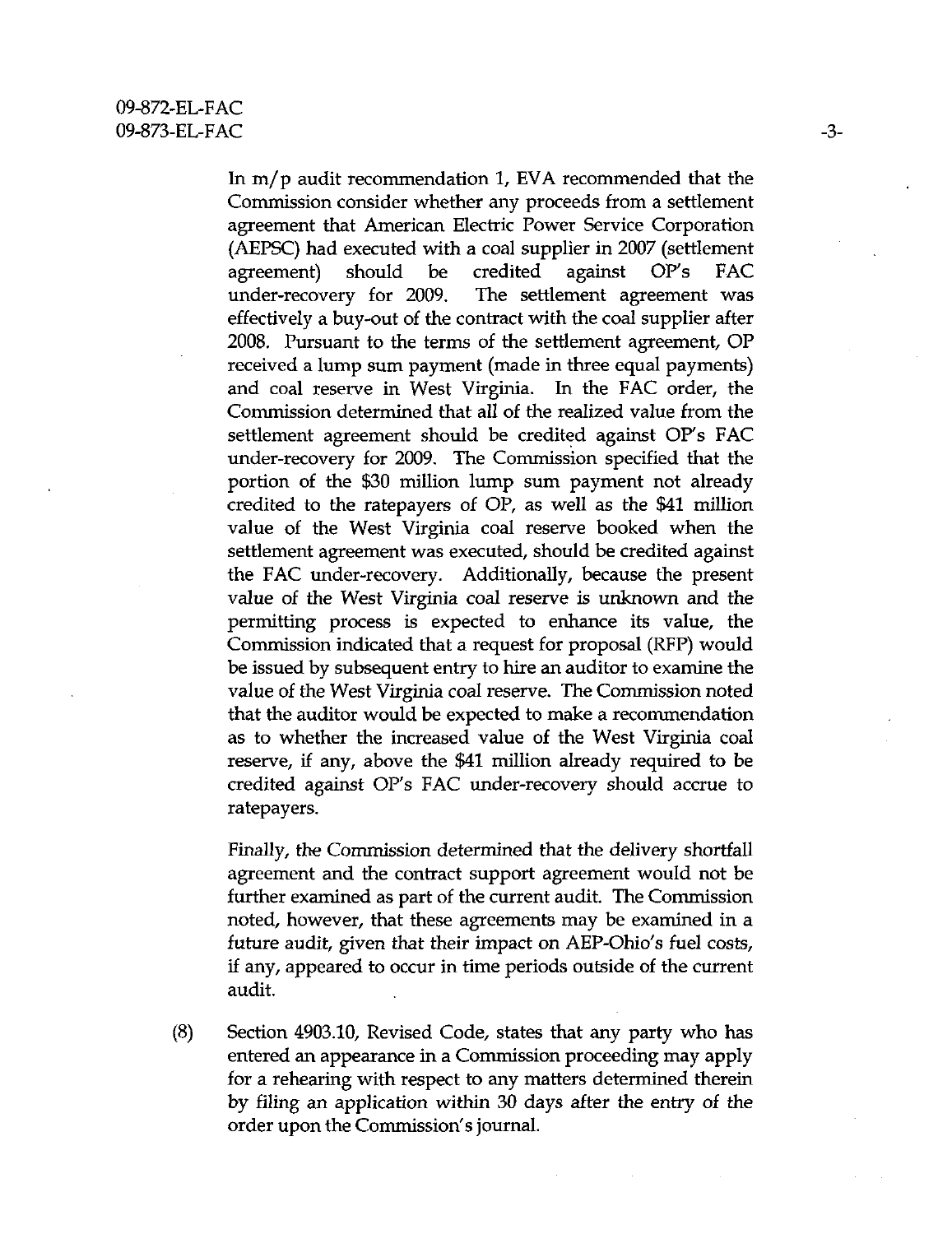- (9) On February 22, 2012, applications for rehearing of the FAC order were filed by AEP-Ohio, Industiial Energy Users-Ohio (lEU-Ohio), and the Ohio Consumers' Counsel (OCC).
- (10) On February 23, 2012, the Commission issued an entiy on rehearing in the consolidated cases, granting rehearing in part (ESP 2 entry on rehearing). Finding that the signatory parties to the ESP 2 stipulation had not met their burden of demonstrating that the stipulation, as a package, benefits ratepayers and the public interest, as required by the Commission's three-part test for the consideration of stipulations, the Commission rejected the stipulation.
- (11) On March 2,2012, in the above-captioried cases, AEP-Ohio filed a memorandum contra the applications for rehearing of the FAC order filed by lEU-Ohio and OCC. On March 5, 2012, IEU-Ohio and OCC filed memoranda contra AEP-Ohio's application for rehearing of the FAC order.
- (12) By entiy on rehearing issued March 21, 2012, the Commission granted the applications for rehearing of the FAC order to allow further consideration of the matters specified in the applications.
- (13) The Commission has reviewed and considered all of the arguments on rehearing. Any arguments on rehearing not specifically discussed herein have been thoroughly and adequately considered by the Commission and should be denied.

Re-adjudication of the ESP 1 Order

(14) In its fourth assignment of error, AEP-Ohio contends that the FAC order unreasonably and unlawfully modifies the ESP 1 order wherein the Commission directed that annual FAC audits examine fuel procurement practices and expenses for the audit period. AEP-Ohio offers that expanding the scope of the FAC audit, as litigated and decided in the ESP 1 order, violates the principles of res judicata and collateral estoppel. According to AEP-Ohio, the FAC audit period is strictly limited to January 2009 through December 2009. Similarly, in the Companies' fifth assignment of error, AEP-Ohio claims that through the FAC order, the Commission is unreasonably and unlawfully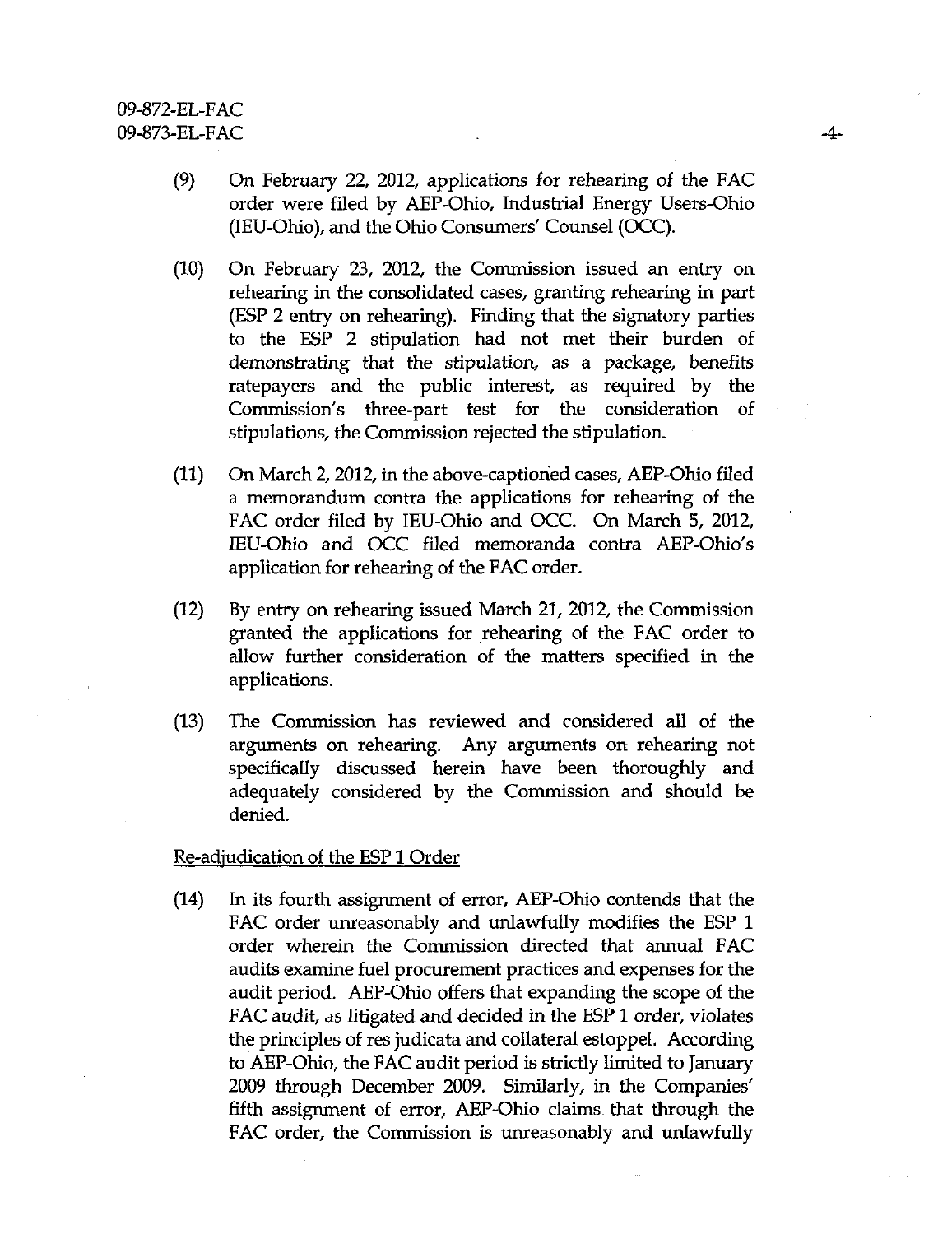retroactively modifying the decision in the ESP 1 order, which established the FAC baselines to facilitate the Companies' transition from a period without a FAC mechanism to a period with a FAC mechanism. With the establishment of the FAC baseline, AEP-Ohio asserts that the FAC order in this case is a retreat from the agreement with the Companies to implement fuel deferrals to stabilize recovery. AEP-Ohio reasons that the FAC baseline is res judicata and collateral estoppel prevents the Commission from revision of its decision in these proceedings. OCC and lEU-Ohio submit that these arguments are baseless. OCC states that the purpose of Commission audits, as was the case in these proceedings, is to assist the Commission in determining the prudence and true cost of a company's fuel-related purchases so that customers pay no more than what is reasonable for electricity. IEU-Ohio offers that the FAC order properly concluded that the Companies' claim of res judicata is without merit as 2009 fuel costs were not litigated in the first ESP proceedings.

(15) For the same reasons as stated in the FAC order, we again reject both of these arguments by the Companies. The scope and extent of the audit and the audit period were not revised or expanded as a result of the FAC order. As lEU-Ohio reasoned, the focus of the dispute in these proceedings is OP's 2009 fuel costs. OP's 2009 fuel costs were not litigated in the first ESP proceedings and could not have been litigated because the 2009 fuel costs were not known at that time. The purpose of the FAC audit was to evaluate 2009 fuel and fuel-related costs and the prudency of the Companies' fuel transactions, including the true costs and accounting accuracy of the fuel transactions. AEP-Ohio's claims to the contrary are without merit. Accordingly, we deny AEP-Ohio's fourth and fifth assignments of error.

# Settlement Agreement

(16) In its first assignment of error, AEP-Ohio requests that the Commission clarify that the FAC order does not include the return of any amounts allocable to wholesale and non-Ohio retail jurisdictions.

and a state of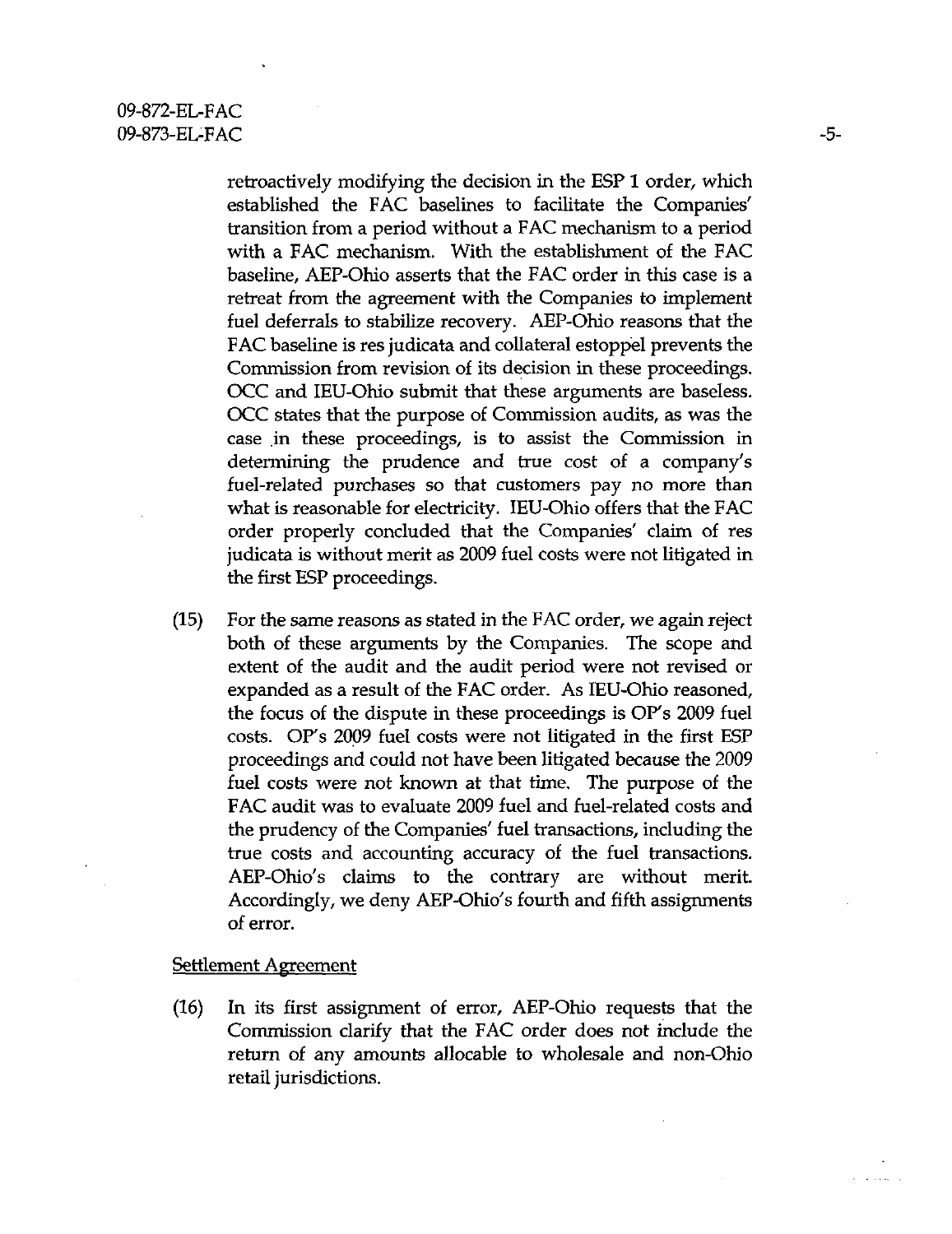- (17) lEU-Ohio initially asserts that AEP-Ohio failed to offer evidence to support its jurisdictional argument as a part of the hearing and, is, therefore, precluded from raising the subject on rehearing. lEU-Ohio argues that AEP-Ohio selectively raises the jurisdictional argument, where it advocates just the opposite in its significantly excessive earnings proceedings, $5$ and does so in this case to retain the benefits of the settlement agreement for its shareholders.
- (18) We disagree with lEU-Ohio that AEP-Ohio is precluded from raising the jurisdictional issue at the rehearing stage. AEP-Ohio's claim is prompted by its interpretation of the language in the FAC order. AEP-Ohio witnesses and the financial auditor recognized that fuel expenses are allocated between Ohio retail expenses, non-Ohio retail expenses, or wholesale expenses. The same is true regarding the allocation of revenues. Therefore, we find that the record includes sufficient evidence to justify presentation of the claim by AEP-Ohio. We clarify that the 2009 FAC under-recovery need only be credited for the share of the settlement agreement allocable to Ohio's retail jurisdictional customers.
- (19) In its third assignment of error, AEP-Ohio reasons that the FAC order's direction that all of the realized value from the settlement agreement should be credited against OP's FAC under-recovery amounts to selective and unlawful retroactive ratemaking in violation of Keco Industries, Inc. v. Cincinnati  $\mathcal{C}$ Suburban Bell Tel. Co. (1957), 166 Ohio St. 254, and Lucas Cty. . Commrs. v. Pub. Util Comm. (1997), 80 Ohio St.3d 344. OCC believes that OP's arguments are faulty. In this case, OCC argues, and the Commission agrees, that the FAC order did not modify a previously established rate as part of a ratemaking proceeding, as was the case in Keco, or direct the issuance of a refund of unlawfully collected rates, as was the case in Lucas Cty.

AEP-Ohio mischaracterizes the FAC order. Further, the Commission acknowledged the Companies' arguments on retroactive ratemaking and refunds, as summarized in the

<sup>5</sup> See In re AEP-Ohio, Case No. 10-1261-EL-UNC, Order at 11-12 (January 11,2011).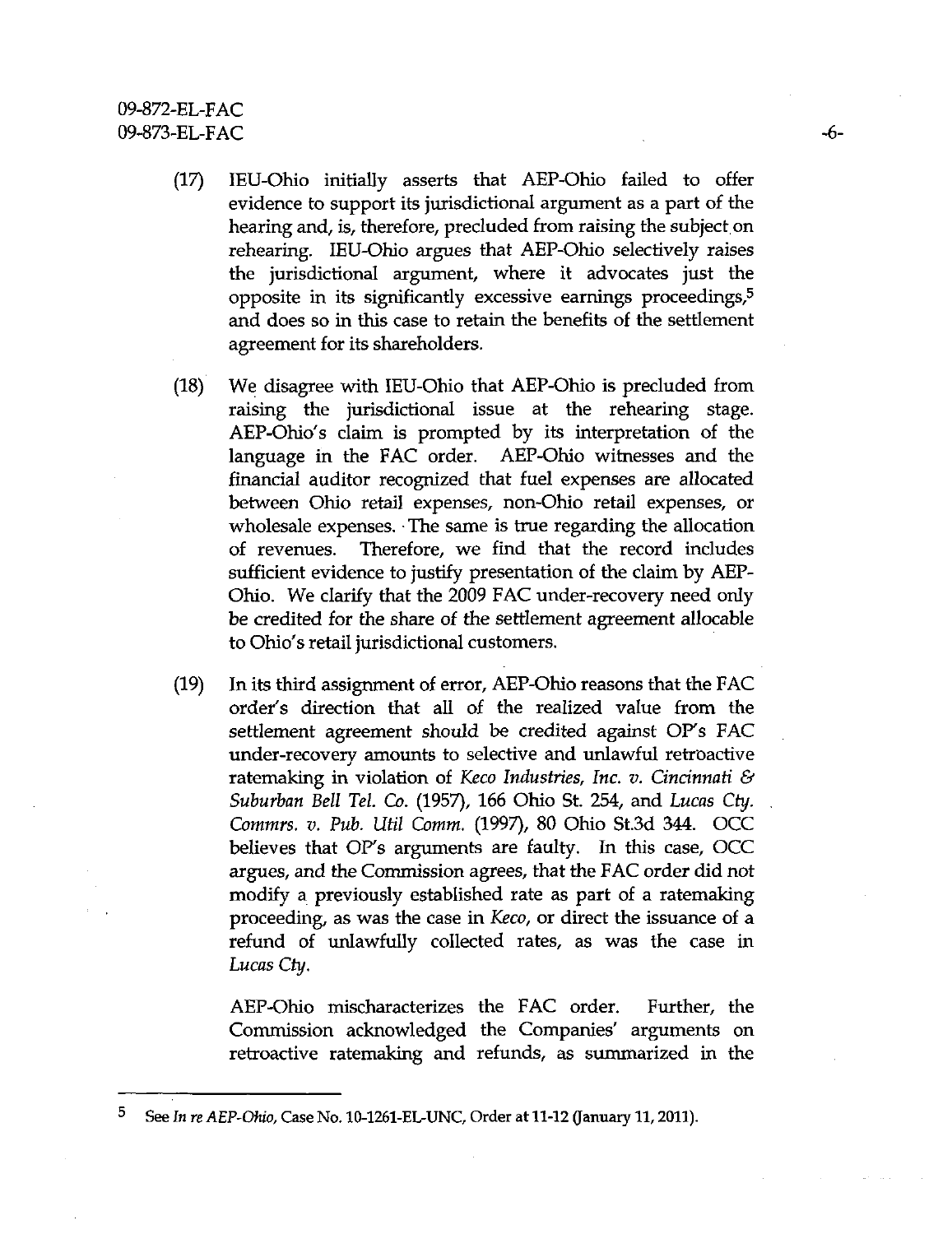order (FAC order at 7-8). As explained in the order, the FAC adjustments ordered as a result of the settlement agreement are to align the fuel costs charged to ratepayers with the real economic cost of fuel for 2009. Nothing in OP's application for rehearing convinces the Commission that our decision should be reversed. Accordingly, OP's third assignment of error should be denied.

- (20) In its sixth assignment of error, AEP-Ohio reasons that, since the auditor and the Commission did not find the settlement agreement to be imprudent, the FAC order unreasonably and unlawfully impairs the settlement agreement, which was executed by AEP-Ohio at a time when fuel costs and fuel contracts were not regulated. IEU-Ohio replies that the Companies' position is illogical as Rule 4901:l-35-03(C)(9)(a), Ohio Administrative Code, provides that a utility's FAC must include "any benefits available to the electric utility as a result of or in connection with such costs including but not limited to profits from emission allowance sales...." Thus, lEU-Ohio reasons that AEP-Ohio was required to account for the reduction in fuel costs.
- (21) Despite AEP-Ohio's arguments to the contrary, it is not a condition precedent to reflecting the realized value of the Companies' fuel costs in the FAC, that the Commission find the settlement agreement imprudent. Pursuant to the requirements of division (B)(2) of Section 4928.143, Revised Code, to include the FAC mechanism as a part of the first ESP, AEP-Ohio was required to include "in the application any benefits available to the electric utility as a result of or in cormection with such [FAC] costs including but not limited to profits from emission allowance sales and profits from resold coal contracts." The purpose of the FAC audit was to ensure and verify the FAC costs and expenses as well as to review the prudency of the Companies' transactions. Accordingly, we deny AEP-Ohio's sixth assignment of error.
- (22) In its seventh assignment of error, AEP-Ohio argues that the FAC order selectively considers the settlement agreement, to direct a decrease in the fuel costs for 2009, but ignores the 2008 production bonus agreement also entered into when fuel contracts were not regulated. AEP-Ohio states that the 2008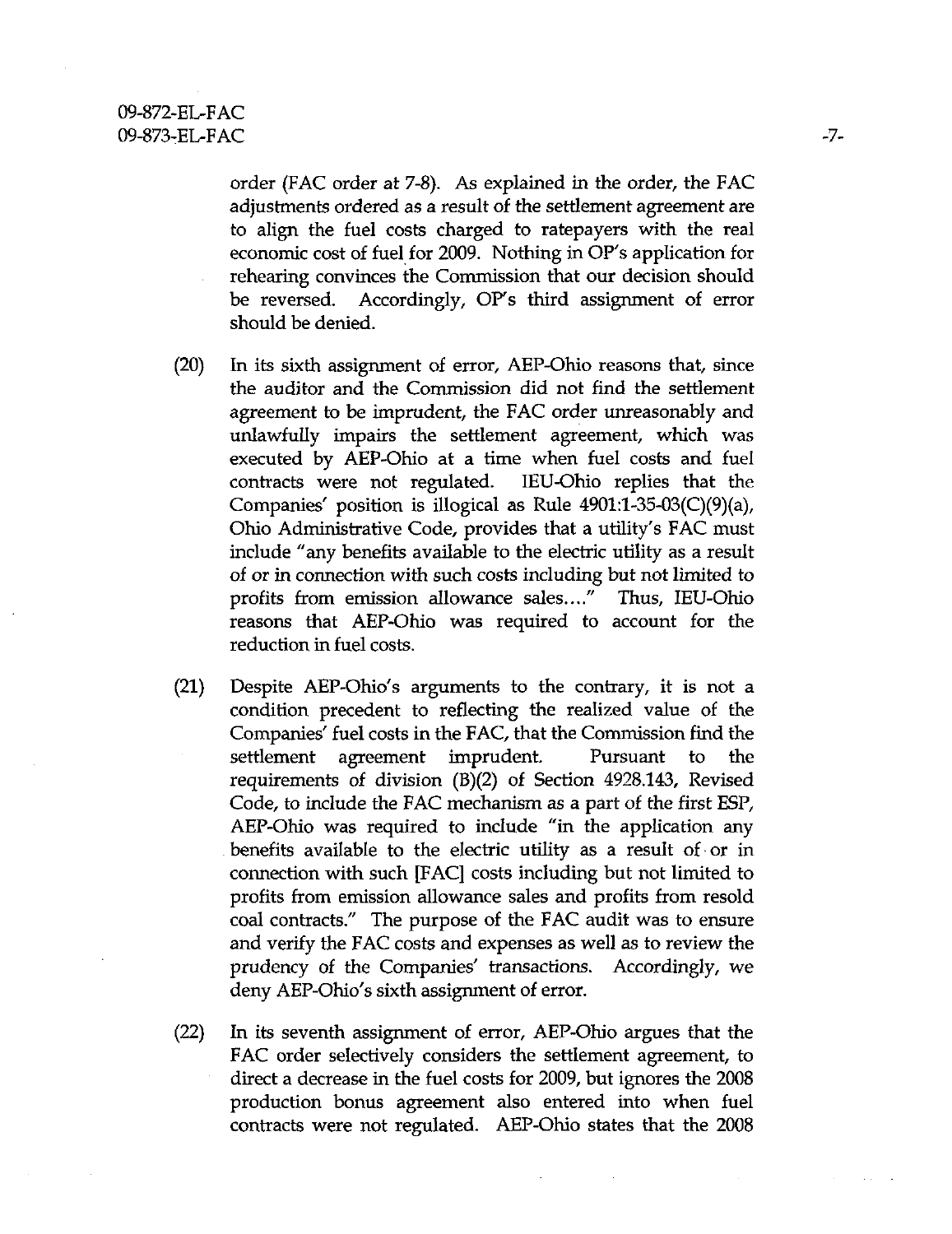production bonus agreement ensured that one of its suppliers remained in business and was able to provide the Companies' coal at below-market prices during 2008. AEP-Ohio admits that it did not seek to recover the \$28.6 million dollar payment in 2009 FAC rates since it was incurred before the FAC regulatory structure was implemented. AEP-Ohio argues that this agreement is an example of why the Commission should not reach outside of the audit period to adjust AEP-Ohio's 2009 FAC under-recovered balance. Alternatively, AEP-Ohio states that the 2008 production bonus agreement fuel cost should be used to offset any "claw-back" into amounts relating to the settlement agreement. IEU-Ohio notes that AEP-Ohio overlooks the fact that the Companies received armual generation increases during the rate stabilization plan period (2005-2008),6 which facilitated AEP-Ohio's recovery of increases in generation costs. As such, lEU-Ohio argues that customers paid their fair share of the total cost of the 2008 production bonus agreement.

- (23) The Commission notes that the audit report did not recommend that the 2008 production bonus agreement be taken into consideration, in contrast to the auditor's recommendation in regards to the settlement agreement, nor recommend that the 2008 production bonus agreement be used as an offset to the benefits accrued as a result of the settlement agreement. Based on the generation rate increases built into the rate stabilization plan in effect prior to the first ESP in 2009, and the evidence of record in these proceedings, the Commission finds that the record does not support offsetting the adjustments to the deferred fuel costs for the settlement agreement, as directed in the FAC order, by the 2008 production bonus agreement. Accordingly, AEP-Ohio's seventh assignment of error is denied.
- (24) In its first assignment of error, lEU-Ohio asserts that the FAC order unreasonably and unlawfully failed to require AEP-Ohio to include a carrying cost component in the value associated with the lump sum payment and West Virginia coal reserve to be credited against the FAC deferral balance. In its second

<sup>6</sup> See In re AEP-Ohio, Case No. 04-169-EL-UNC, Order at 15-19 (January 26,2005); and In re AEP-Ohio, Case No. 07-1132-EL-UNC, Order at 3 (January 30,2008).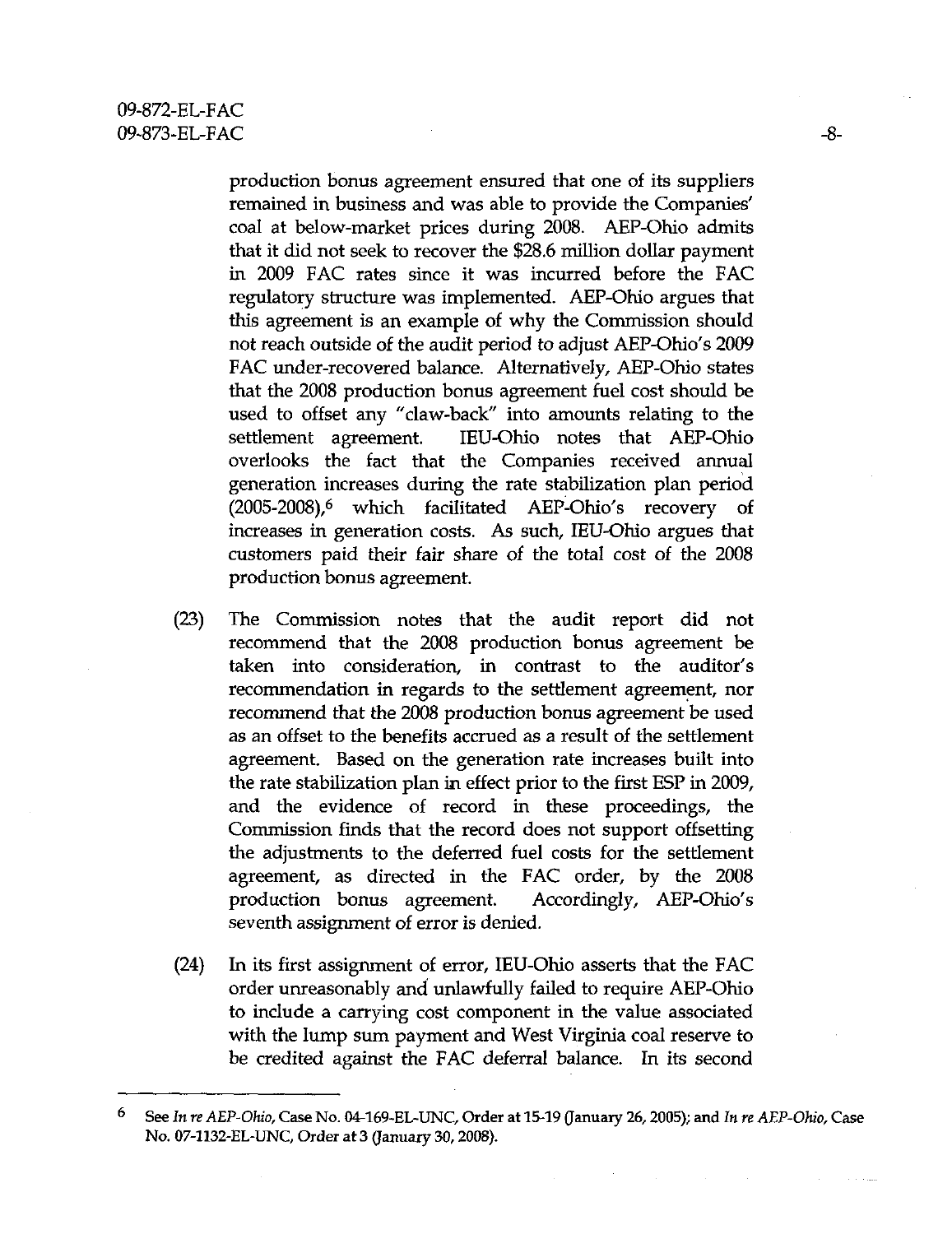assignment of error, OCC makes a comparable argument that the Commission erred in failing to require AEP-Ohio to credit customers for the interest accrued from 2009 until the date of the FAC order on the value of the lump sum payment and the West Virginia coal reserve. In its memorandum contra, AEP-Ohio replies that the award of interest or the reduction of carrying charges would constitute retroactive ratemaking and an unlawful modification of the ESP 1 order, and would also inequitably add to the under-recovery of actual FAC expenses for  $2009$ .

- (25) In the FAC order, the Commission determined that all of the realized value from the settlement agreement should be credited against OP's FAC under-recovery. We noted the unique circumstances of the settlement agreement and determined that, in order to assess the real economic cost of coal used during the audit period, more of the value realized as a result of entering into the settlement agreement should flow through to ratepayers by way of a credit to the FAC under-recovery. (FAC order at 12-13.) In accordance with our finding that all of the realized value from the settlement agreement should be credited to the benefit of ratepayers, we find that AEP-Ohio should flow through to its customers a carrying charge component in applying the credit to OP's FAC under-recovery. Such carrying charge component should be calculated in a manner consistent with calculation of the FAC deferrals, as approved in the ESP 1 order, including use of the approved weighted average cost of capital.<sup>7</sup> Thus, the Commission disagrees with OP's argument that the award of interest or the reduction of carrying charges constitutes retroactive ratemaking because a calculation that is consistent with the approved FAC deferrals is, by definition, not a modification of a previously established rate, as was the case in Keco. Accordingly, we find that lEU-Ohio's first assignment of error and OCC's second assignment of error should be granted.
- (26) lEU-Ohio's second assignment of error is that the Commission unlawfully and unreasonably failed to direct AEP-Ohio to recalculate its phase-in recovery rider (PIRR) rates to reflect the immediate reduction of the FAC deferral balance that is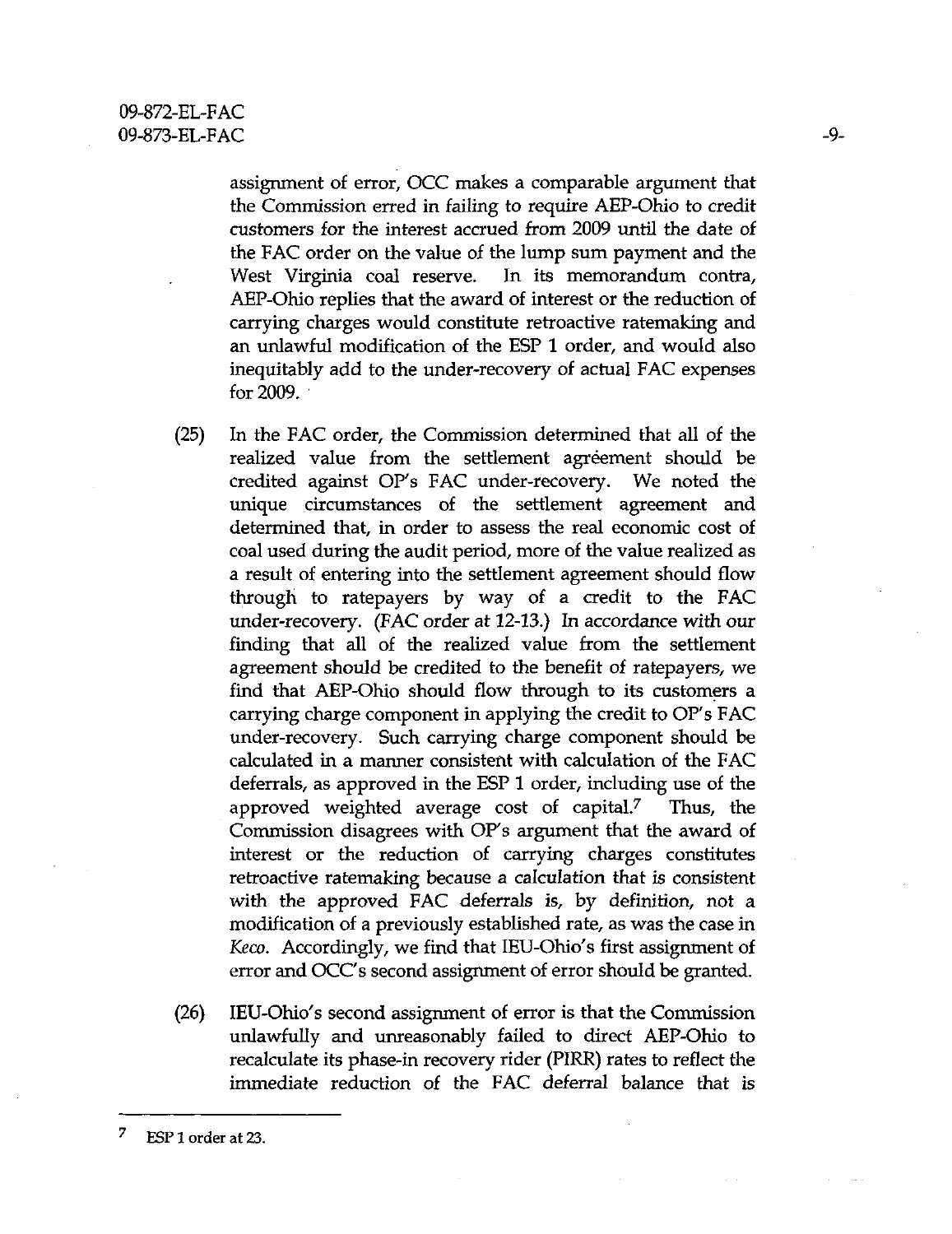collected through the rider. OCC raises a similar argument in its first assignment of error. In particular, OCC contends that the Commission unreasonably failed to specify that AEP-Ohio should immediately credit to customers the full value of the settlement agreement and also credit the increased value of the West Virginia coal reserve as soon as the valuation is completed by the auditor. OCC notes that an immediate credit to the FAC deferral balance will minimize carrying charges and reduce the amount that customers are charged through the PIRR. In response, AEP-Ohio argues that it would be unreasonable and imprudent to reduce the PIRR rates immediately. AEP-Ohio claims that, if an immediate credit is implemented and the FAC order is subsequently found to be unlawful, excessive revenue and rate volatility would result. AEP-Ohio adds that it is impossible to reduce the PIRR immediately to reflect the value of the West Virginia coal reserve, as its value is unknown and can only be accurately determined through a sale of the asset. Finally, AEP-Ohio notes that the arguments of lEU-Ohio and OCC fail to account for the fact that the PIRR as approved in the ESP 2 order has been effectively vacated by the ESP 2 entry on rehearing.

(27) Pursuant to Section 4903.15, Revised Code, Commission orders are effective immediately upon entry in the journal. Additionally, in the FAC order, the Commission specifically directed AEP-Ohio to credit the FAC under-recovery as addressed in the order, and did not grant a stay of the order (FAC order at 19). To the extent necessary to resolve any confusion on the part of the parties, the Commission now makes explicit its intention that AEP-Ohio should immediately implement the credit to reduce the FAC deferral balance in accordance with the FAC order and this entry on rehearing. We also note that AEP-Ohio's PIRR rates are the subject of separate proceedings in which the Commission will consider recovery of the deferred FAC costs and determine the proper rates, including any adjustments that may be necessary in light of the present cases. $8$  With this clarification, we find that

 $\Delta\sim 10$ 

 $\mathcal{L}^{\text{c}}\left(\mathcal{L}\right)$  .

 $8$  In the Matter of the Application of Columbus Southern Power Company for Approval of a Mechanism to Recover Deferred Fuel Costs Pursuant to Section 4928.144, Revised Code, Case No. 11-4920-EL-RDR; In the Matter of the Application of Ohio Power Company for Approval of a Mechanism to Recover Deferred Fuel Costs Pursuant to Section 4928.144, Revised Code, Case No. 11-4921-EL-RDR.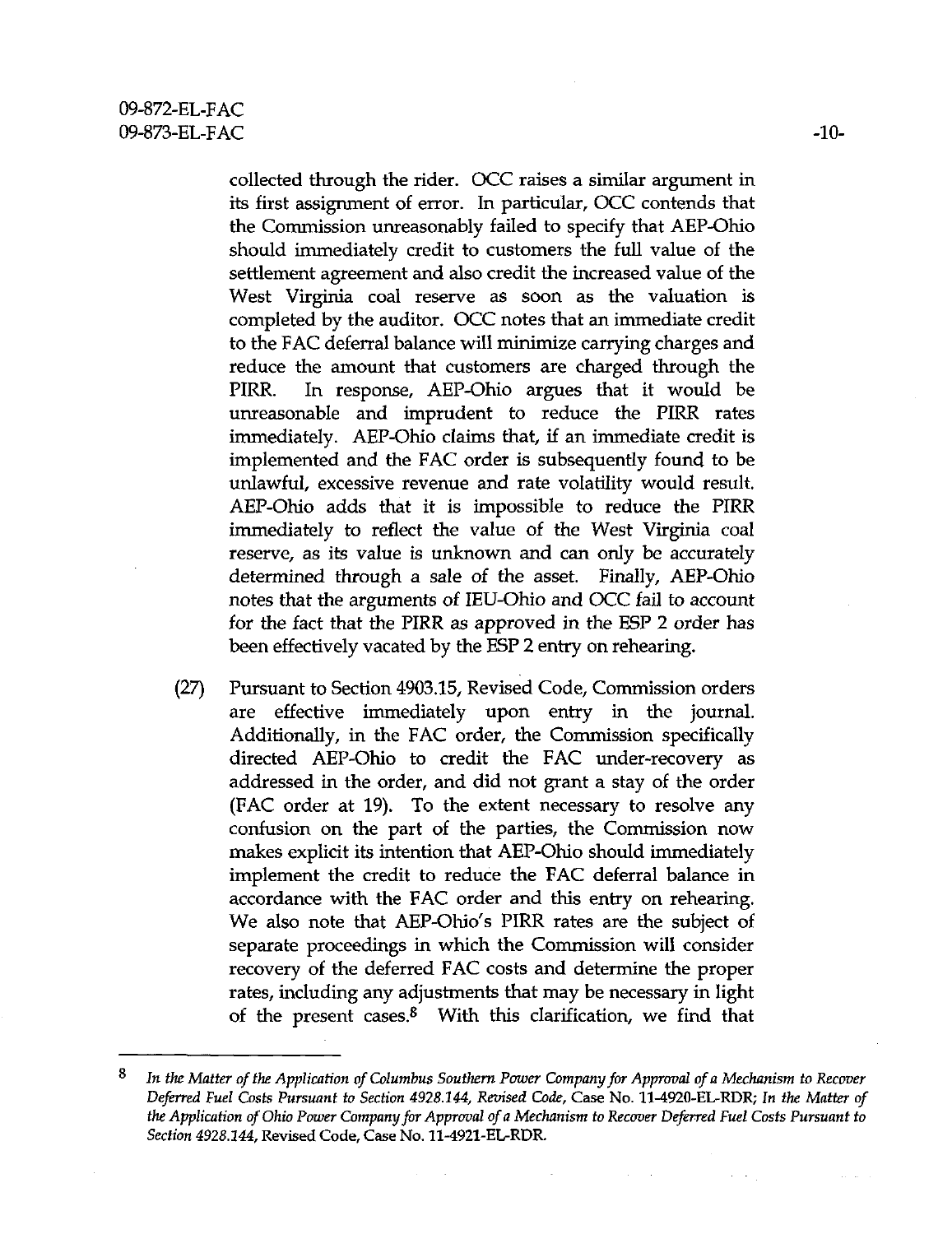lEU-Ohio's second assigrunent of error and OCC's first assignment of error should be denied.

- (28) In AEP-Ohio's eighth assignment of error, the Companies note that the West Virginia coal reserve is an OP asset properly accounted for as part of the settlement agreement. The valuation of the coal reserve directed in the FAC order, according to AEP-Ohio, is based on the unlawful and unreasonable premise that AEP-Ohio ratepayers have an ownership interest in the coal reserve, in contrast to Commission precedent.<sup>9</sup> The Companies argue that ratepayers do not acquire an ownership interest in utility assets by paying the rates for service. Accordingly, AEP-Ohio reasons there is no legal basis for the FAC order's seizure of the value of the coal reserve to reduce the 2009 fuel costs or any future fuel costs.
- (29) AEP-Ohio made similar arguments in its brief and again takes the opportunity to mischaracterize the FAC order. The FAC order does not imply or recognize any ratepayer ownership interest in the coal reserve. We agree with AEP-Ohio that ratepayers do not earn or acquire an ownership interest in the utility's assets as a result of paying for utility services. An ownership interest is not necessary for the Commission to order, as it did in the FAC order, the alignment of fuel costs with the benefits of AEP-Ohio's fuel contracts. For these reasons, we again reject AEP-Ohio's claims and deny the request for rehearing.

Determination of Value of Coal Reserve

(30) In its second assigrunent of error, AEP-Ohio requests that the Commission clarify the methodology to be used to determine the value of the West Virginia coal reserve to include, as an alterative to the valuation by way of an appraisal, the sale of the property after a final, non-appealable decision is issued in these cases. The Companies reason that the only way to determine the proper value of the coal reserve is by sale. The Companies also request that the Commission recognize that the

 $\alpha$  ,  $\alpha$  ,  $\alpha$ 

<sup>9</sup> In the Matter of the Regulation of the Electric Fuel Component Contained Within the Rate Schedules of the Columbus Southern Power Company and Related Matters, Case No. 88-102-EL-EFC, Order (October 28, 1988).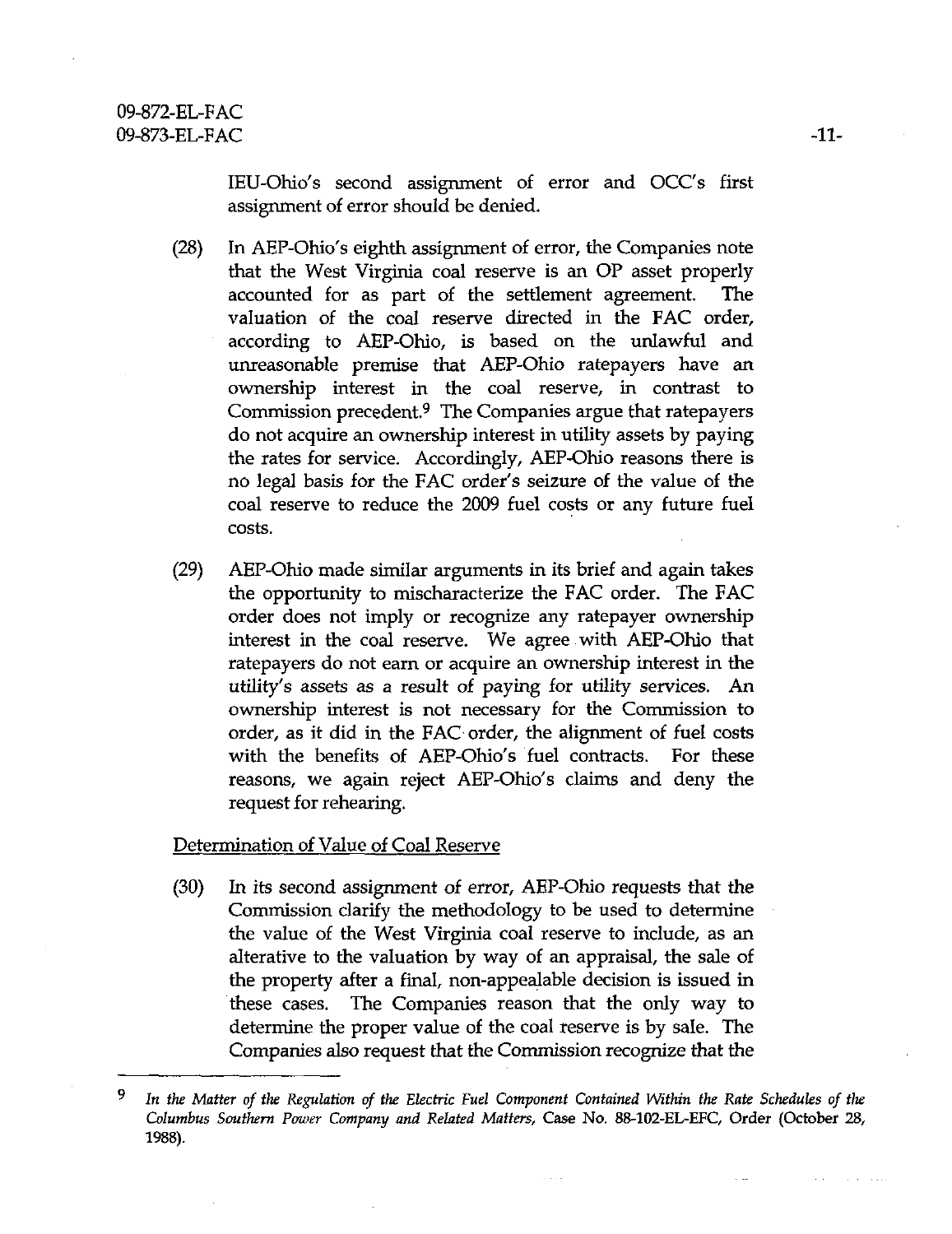value of the coal reserve could be more or less than the \$41.6 million net book value. lEU-Ohio reasons that an appraisal of the value of the coal reserve, as directed in the FAC order, is the most expedient means to determine the amount by which the FAC under-recovery should be credited.

(31) We reject AEP-Ohio's request to require the sale of the coal reserve to determine its value. It was not the intent of the FAC order to permanently terminate OP's ownership of the asset but to direct that the value of the coal reserve be determined by an independent, third-party. We expect that an independent appraisal will facilitate a more expedient resolution of the issue, even assuming more litigation, as the Companies imply, than the sale of the coal reserve. Nonetheless, we clarify that the value of the coal reserve, to be determined by an independent auditor, may be more or less than the \$41.6 million net book value reflected on OP's books. Accordingly, we deny AEP-Ohio's request for rehearing on this issue.

## Selection of Auditor

(32) In its third assignment of error, lEU-Ohio argues that the FAC order is unreasonable and unlawful because it did not direct Staff to hire and supervise an independent auditor and set a timeframe for the valuation of the West Virginia coal reserve. Asserting that the FAC order is unclear as to how the auditor will be selected, lEU-Ohio requests that the Commission provide clarification on this point to ensure that the audit is conducted in a fair, transparent, and timely manner. OCC, likewise, asserts in its third assignment of error that the Commission erred in directing AEP-Ohio to hire the auditor. OCC argues that the Commission should clarify that it will select an independent auditor to work under the direction of Staff and that OP's shareholders will pay for the audit. In response, AEP-Ohio maintains that the Conunission should reject the requests of lEU-Ohio and OCC for an independent. Commission-hired auditor. AEP-Ohio contends that the value of the West Virginia coal reserve should be determined through a sale of the asset and that OP should be permitted to direct the sale.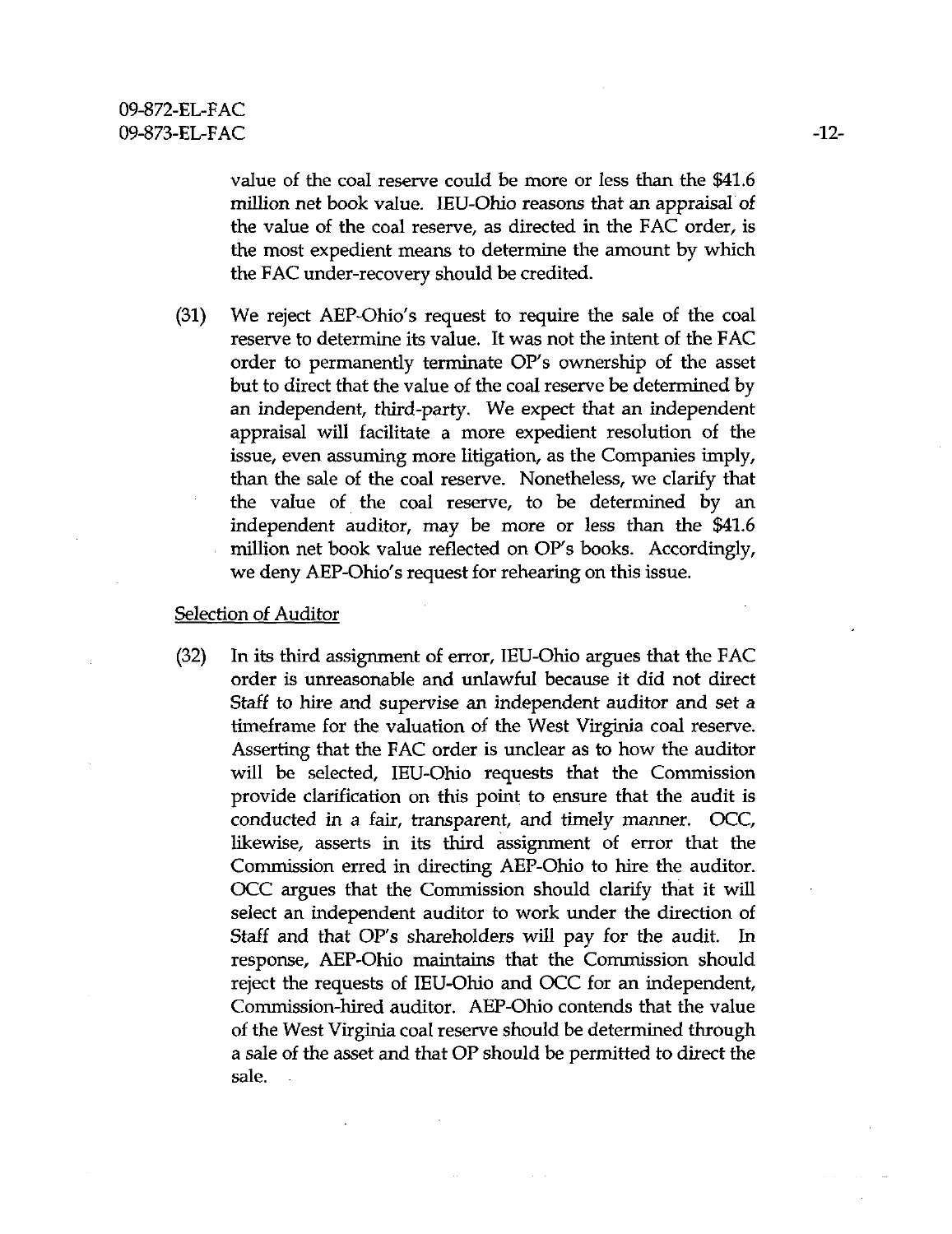# 09-872-EL-FAC 09-873-EL-FAC -13-

(33) The Commission finds that the FAC order specifically indicated that an RFP would be issued by subsequent entiy for the purpose of selecting and hiring an auditor to examine the value of the West Virginia coal reserve (FAC order at 12). Upon review of the proposals received in response to the RFP, the Commission will select an appropriate individual or firm with the technical expertise to independently determine the value of the West Virginia coal reserve. We note that both the auditor/appraiser and AEP-Ohio will be expected to adhere to the terms set forth in the entry selecting the auditor/appraiser. With this clarification, we find that the third assignments of error of lEU-Ohio and OCC should be denied.

### Delivery Shortfall Agreement and Contract Support Agreement

- (34) In its ninth assignment of error, AEP-Ohio argues that the Commission's conclusion that the delivery shortfall agreement and the contract support agreement may be examined in a future audit is unreasonable and unlawful for the same reasons asserted regarding its third through eighth assignments of error. In their memoranda contra, IEU-Ohio and OCC assert that the Commission properly determined that the delivery shortfall agreement and the contract support agreement may be considered in a future audit.
- (35) In its fourth assignment of error, lEU-Ohio contends that the Commission unreasonably and unlawfully failed to direct AEP-Ohio to credit the benefits received under the contract support agreement against the FAC under-recovery. lEU-Ohio maintains that the contract support agreement contributed to increased fuel costs in 2009 and that, in the absence of a FAC mechanism, there will be little benefit to customers in future years when AEP-Ohio exercises its option to purchase coal at a discount off the market price beginning in 2013. Similarly, OCC asserts in its fourth assignment of error that the Commission erred in failing to credit customers for the increased price of coal that AEP-Ohio agreed to pay during 2009 pursuant to the contract support agreement and in failing to account for carrying charges. In its memorandum contra, AEP-Ohio contends that any benefit that it may receive from the contract support agreement will not ripen until it exercises its option to take the discounted pricing and will, therefore.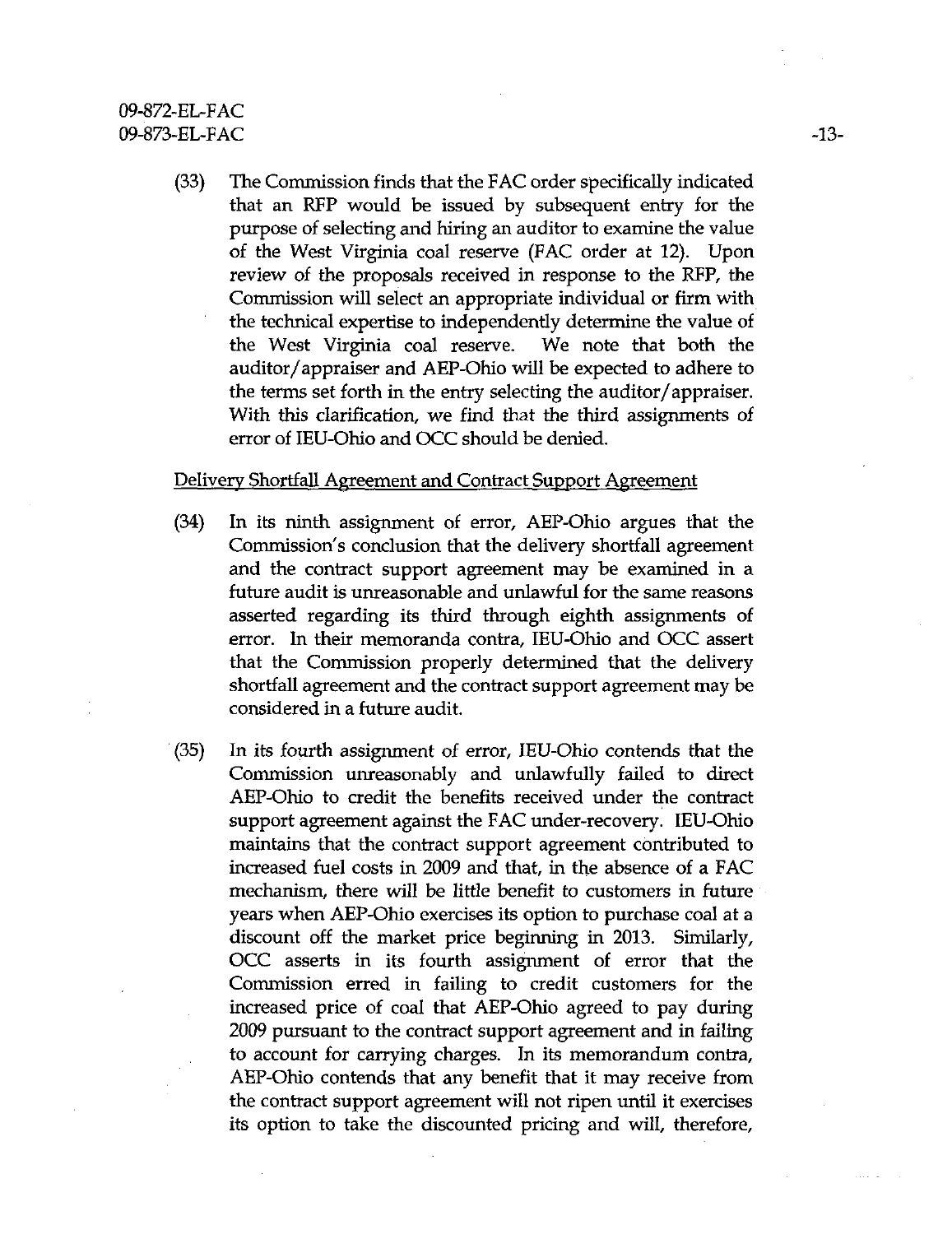apply to time periods outside of the current audit, if the option is even fully exercised.

(36) The Commission finds that the fourth assignments of error of lEU-Ohio and OCC, as well as AEP-Ohio's ninth assignment of error, should be denied. We find that lEU-Ohio and OCC have raised no new arguments on rehearing that would warrant reconsideration of the FAC order and that there is no merit in AEP-Ohio's arguments for the reasons discussed above with respect to its third through eighth assignments of error. To the extent that a benefit is realized from the contract support agreement, such benefit will not accrue until after AEP-Ohio elects to exercise its option in 2013, which is well beyond the time period under review in the present proceedings. Therefore, although it is premature at this point to consider the purported benefits of the contract support agreement, we note that both the contract support agreement and the delivery shortfall agreement may be examined in a future audit of AEP-Ohio's fuel costs.

### Fuel Procurement Procedures

- (37) AEP-Ohio, in its tenth assignment of error, argues that AEPSC should not be required to add fuel procurement procedures as it completes the process of updating its policies and procedures manual. AEP-Ohio asserts that policies, not procedures, result in the most efficient procurement of fuel at the lowest reasonable price and, for that reason, the revisions to the manual are focused on procurement policies. AEP-Ohio requests that the Commission clarify that only the fuel procurement policies be updated in the manual and that the auditor is directed to review those updated policies in the next m/p audit proceeding. lEU-Ohio responds that AEPSC should be required to update the policies and procedures manual in accordance with EVA's recommendation. According to lEU-Ohio, the Commission should reject AEP-Ohio's attempt to avoid updating the manual to include fuel procurement procedures.
- (38) In the FAC order, the Commission adopted m/p audit recommendation 5, which recommended that AEPSC finalize its update of its policies and procedures manual to reflect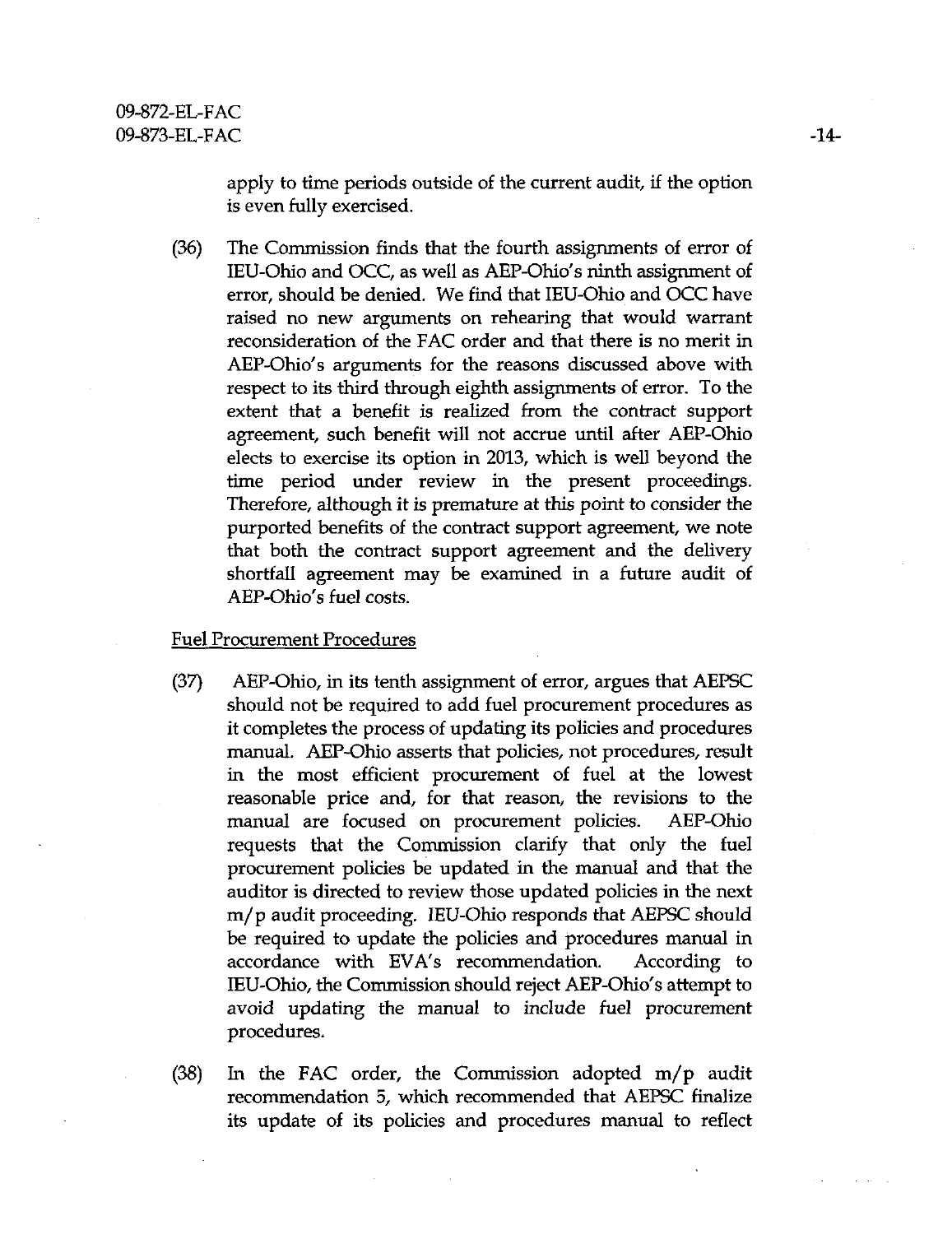current business practices and that the update be completed in time for it to be reviewed in the next m/p audit (FAC order at 6, 12; Commission-ordered Ex. lA at 1-7). Although EVA enumerated eight items including certain procedural information that it hoped the updated manual would include, EVA recommended only that the update be completed and that the revised manual be reviewed in the next m/p audit (Commission-ordered Ex. lA at 1-7, 2-11). Thus, we clarify that, in accordance with  $m/p$  audit recommendation 5, there is no specific requirement that AEPSC's policies and procedures manual include a formal procedural section. Upon review of the updated manual in the course of the next m/p audit, the auditor may recommend that the manual be further revised to include a procedural section, as the auditor deems necessary. With this clarification, AEP-Ohio's tenth assignment of error should be denied.

It is, therefore,

ORDERED, That the applications for rehearing filed by AEP-Ohio, lEU-Ohio, and OCC be granted or denied, as discussed above. It is, further.